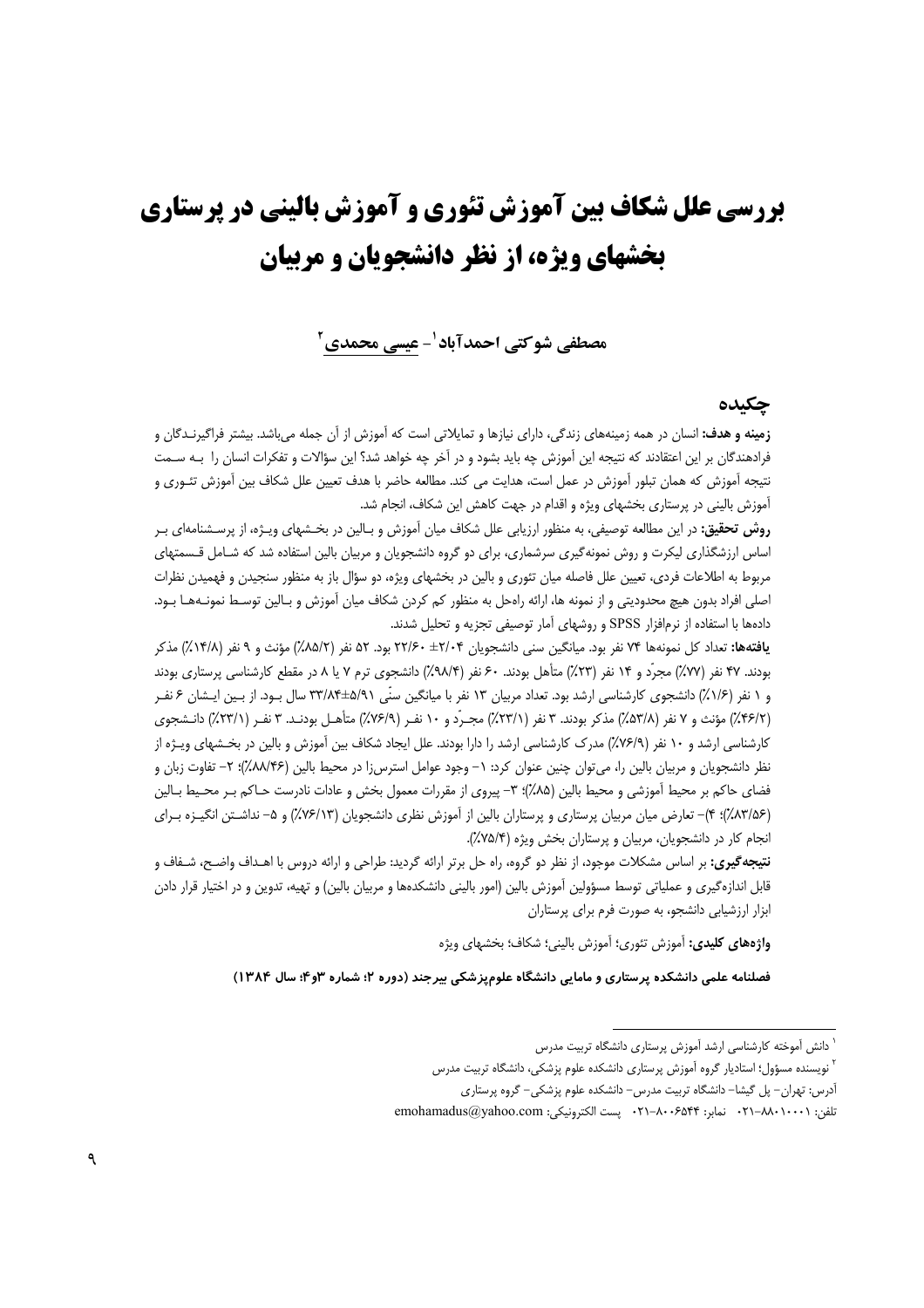#### مقدمه

در قرن ۲۱ انسان تلاش می کند که دید جامع نگر خویش را بر روی آموزش اجرا کند و این دید در برگیرنده تبلور آموزش در حرفه و اقدامات آن حرفه است؛ در این اثنا حرفه پرستاری نیز مورد بحث و گفتگو است.

با افزایش میزان دانشجویان فارغالتحصیل در رشته پرستاری، این موضوع مطرح میشود که مدرک نشانه مهارت و بهرهآوری فرد نیست، بلکه قدرت و تسلط فرد، بر آن دانش و مهارت در بالین، افراد را از یکدیگر متمایز میکند. بر این اساس آموزش در پرستاری باید بر اساس نیازهای جامعه انسانی، هدفهای اختصاصی و ویژگیهای محیط بالینی باشد تا بتواند پاسخگوی بشر امروزی باشد. امروزه مشکل فاصله بین آموزش ٌ و بالین ٔ در حرفه پرستاری فاصله بین حفظ کردن و یادگیری بالینی را نشان میدهد؛ آن دسته از عواملی که یادگیری صحیح را تحت تأثير قرار مى دهند، عوامل ارثى، زمينههاى فرهنگى، تجربيات قبلي فرد، تفكرات شخصي فرد، وضعيت سلامتي وي، زمینههای آمادگی فرد، نیازها، انگیزه، تواناییها، ارزشها، فرصتها و احساسات هستند. در نتیجه یادگیری که همان اقدام و عمل فرد است، تأثير بسزايي دارد (١).

در حرفه پرستاری، پرستار نقش پرستار- فرادهنده ٔو پرستار – فراگیرنده ٌرا ایفا می کند. در دو نقش، پرستار متوسل به تجربه و عمل بالینی، علاوه بر تئوری خواهد شد؛ زیرا آموزش و یادگیری یک پرستار، بر مبنای اصول و اقدامات بالینی است و پرستاری که قدرت یادگیری و به کارگیری آموختههای خویش را در بالین نداشته باشد، به عنوان فرد مبتدی تلقی میشود؛ از طرفي ديگر عدم يادگيري و تجربه باليني در حرفه پرستاري، به عواقب بسيار وخيم و گاهي جبرانناپذير، ختم خواهد شد؛ زيرا ویژگیهای منحصر به فرد بیمار در بالین و حساسیت حرفه پرستاری، این امر را ایجاب میکند که فاصله میان تئوری و عمل بايد از بين برود و يا به حداقل برسد (١).

اولین بار شکاف \*\* میان آموزش (تئوری) و بالین، توسط

Hollings Worth در سال ۱۹۹۷ مطرح شد (۲). در تعریف لغوی و عمومی از شکاف بین آموزش و بالین میتوان چنین گفت: تعارض میان آنچه دانشجویان پرستاری در کلاس درس آموزش دیدهاند (جنبه تئوری) و آن چیزی که در محیط بالینی تجربه می کنند (عمل) (۳).

# روش تحقيق

در این مطالعه نوع توصیفی- تحلیلی، به منظور ارزیابی علل شکاف میان آموزش و بالین در بخشهای ویژه؛،ابزاری به صورت پرسشنامه بر اساس ارزشگذاری لیکرت، برای دو گروه دانشجویان و مربیان بالین طراحی و سپس جهت سنجش روایی ساختار و نظرسنجی از اساتید محترم، در اختیار ایشان قرار گرفت و در نهایت اصلاحات پیشنهادی اعمال گردید.

روش نمونهگیری، سرشماری بود و پرسشنامهای که در اختیار دو گروه فوق قرار گرفت، شامل چهار قسمت بود: قسمت اول شامل اطلاعات فردي، نوع مسؤوليت (دانشجو يا مربي بالين)، سن، جنس، وضعيت تأهل، ميزان تحصيلات، سابقه كار باليني، مدت زمان اشتغال به كار، سابقه آموزشي، وضعيت استخدامي، محل سکونت و سابقه نوع بخشهایی که فعالیت کرده بودند؛ قسمت دوم شامل تعیین علل فاصله میان تئوری و بالین در بخشهای ویژه (نوزده علت) که به صورت ۴۸ سؤال چهار گزینهای مطرح گردید. گزارهها از کمترین (صفر) تا بیشترین (۳) نمره گذاری شد که امتیاز آنها بدین شرح است:

 $\cdot$ صفر= $\cdot$  تا ۱/۵۰، ۱=۱۵۱ تا ۱/۲۵، ۲= ۱/۲۶، تا ۲/۲۵،  $T = 37/7$  تا  $T$ .

قسمت سوم شامل دو سؤال باز به منظور سنجيدن و فهميدن نظرات اصلى افراد بدون هيچ محدوديتي، طرح گرديد که شامل موارد زیر بود:

١- آيا اعتقاد داريد شكافي ميان آموزش و بالين وجود دارد؟ ۲- اگر علل دیگری به نظر شما می سد بیان کنید.

در قسمت چهارم، از نمونهها راه حلهایی را به منظور کم کردن شکاف میان آموزش و بالین به ترتیب اولویت و اهمیت، در خواست شد.

دادههای جمعآوری شده با استفاده از نرمافزار SPSS و روشهای آمار توصیفی مورد تجزیه و تحلیل قرار گرفتند.

<sup>\*</sup> Education

<sup>&</sup>lt;sup>†</sup> Practice

<sup>&</sup>lt;sup>‡</sup> Nurse-Teacher <sup>§</sup> Nurse-Student

 $*$  Gap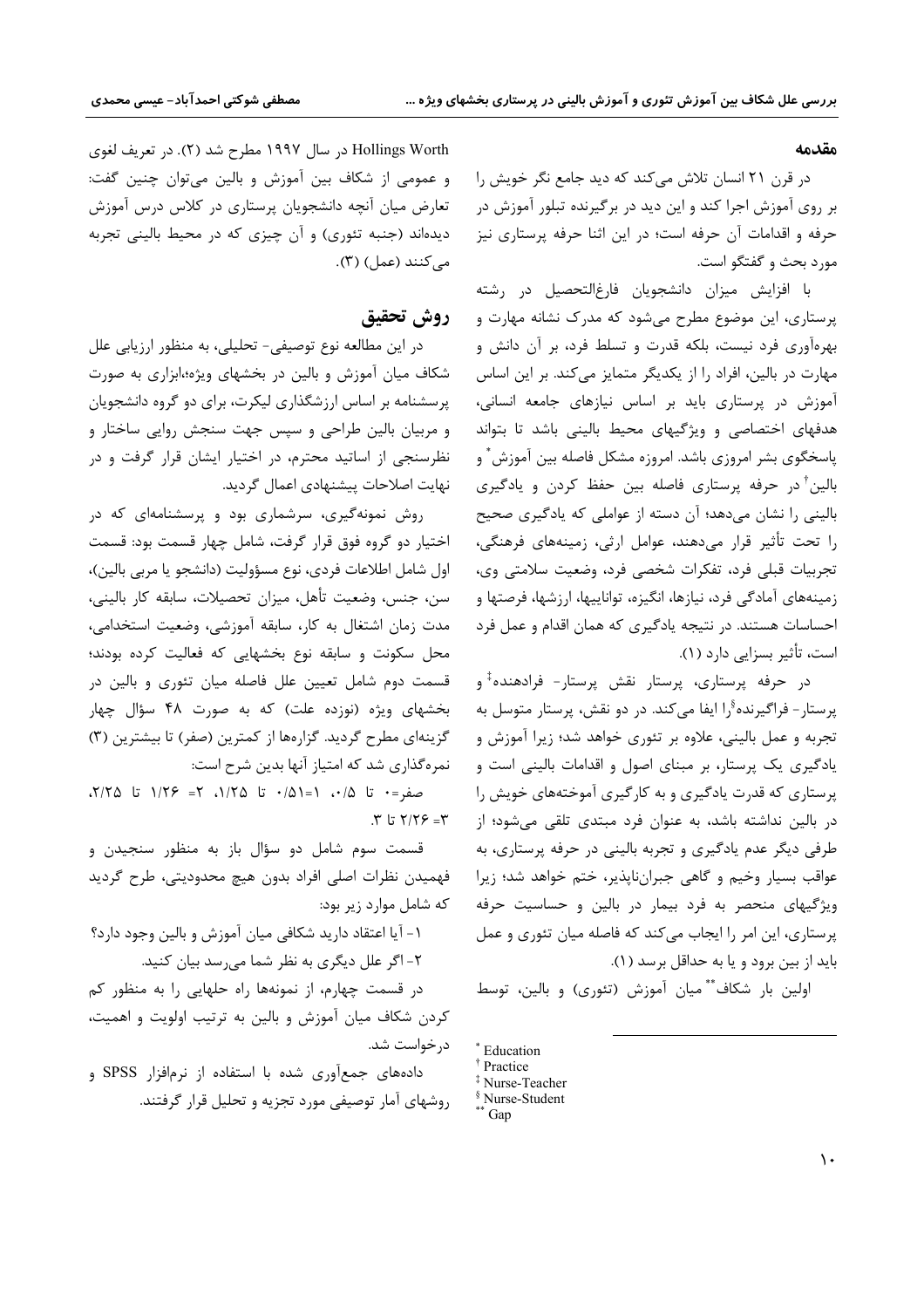|               | مقاومت             | پرسنل                     | اثربخشي           | امكانات                   | بودجه           | زمان           | معیار و امتیاز مربوطه                                           |
|---------------|--------------------|---------------------------|-------------------|---------------------------|-----------------|----------------|-----------------------------------------------------------------|
| جمع           | $+ - Y$            | $-1$                      | $\bullet - \circ$ | $+ - 5$                   | $+ - \tilde{r}$ | $+ - \tilde{}$ | راهحل                                                           |
| $\mathsf{v}$  |                    | ۵                         |                   |                           |                 |                | ارائه اطلاعات و دانش لازم به دانشجویان، مربیان و پرستاران بالین |
|               |                    |                           |                   |                           |                 |                | جهت کنترل سلامتی و پیشگیری از خطرات تهدید کننده سلامتی          |
| ١٨            | $\gamma$   $\beta$ |                           |                   |                           |                 |                | اجرای برنامههای آشنا سازی دانشجو با محیط بالین توسط مربی        |
|               |                    |                           |                   |                           |                 |                | و پرستاران قبل از ورود رسمی او به هر بخش                        |
| $\mathcal{N}$ |                    |                           |                   |                           |                 |                | بكارگيرى دانشجويان سال آخر پرستارى به عنوان مسؤول آموزش         |
|               |                    |                           |                   |                           |                 |                | بالینی در فرآیند آموزش بالینی و ارزشیابی او                     |
| ١٨            |                    | $\mathbf{r} = \mathbf{r}$ |                   | $\mathbf{r}$ $\mathbf{r}$ |                 |                | حضور مستمر و مؤثر مربی در بالین                                 |

جدول ١- امتیازبندی راهحلهای مربوط به علت اول

اگر راهکاری ۵–۱ امتیاز کسب کند راهکار نامناسبی است. اگر راهکاری ۱۶–۱۱ امتیاز کسب کند راهکار مناسبی است.

اگر راهکاری ۱۰–۶ امتیاز کسب کند راهکار نسبتا مناسبی است. اگر راهکاری ۲۱–۱۷ امتیاز کسب کند راهکار کاملا مناسبی است.

| جدول ۲- امتیازبندی راهحلهای مربوط به علت دوم، سوم و چهارم |  |  |
|-----------------------------------------------------------|--|--|
|-----------------------------------------------------------|--|--|

|     | مقاومت  | پرسنل          | اثربخشي           | امكانات | بودجه            | زمان                   | معيار                                                                 |
|-----|---------|----------------|-------------------|---------|------------------|------------------------|-----------------------------------------------------------------------|
| جمع | $+ - Y$ | $+ - 7$        | $\bullet - \circ$ | $+ - 5$ | $+ - \mathbf{y}$ | $\star - \check{\tau}$ | راهحل                                                                 |
| ١٨  |         | ۶              | ٣                 | ٢       | ٣                | ٣                      | مسؤولیتپذیری بیشتر مربیان و دانشجویان از طریق تحویل گرفتن و دادن      |
|     |         |                |                   |         |                  |                        | بیمار و وسایل در ابتدا و انتهای هر شیفت                               |
| ۱۲  |         |                | ۵                 |         |                  |                        | تشکیل کمیته هماهنگی آموزشی و بالینی، با شرکت مسؤولین بالینی دانشکده،  |
|     |         |                |                   |         |                  |                        | سوپروایزرها و سرپرستاران بخش؛ به منظور تبدیل و روانسازی معمول بخش     |
|     |         |                |                   |         |                  |                        | در جهت تسهیل ارائه خدمات درمانی و آموزشی                              |
| ١٩  |         | $\mathfrak{S}$ |                   |         |                  |                        | طراحی و ارائه طرح درس با اهداف واضح، شفاف و قابل اندازهگیری و         |
|     |         |                |                   |         |                  |                        | عملیاتی توسط مسؤولین آموزش بالین و تهیه، تدوین و در اختیار قرار دادن  |
|     |         |                |                   |         |                  |                        | ابزار ارزشیابی دانشجو به صورت فرم برای پرستاران                       |
| ۱۷  |         | ۵              |                   |         | ٣                |                        | ارائه دروس تئوری و عملی هر واحد درسی توسط یک مربی یا یک پرستار بالین  |
| ۱۱  |         | ٣              |                   |         |                  |                        | ایجاد معاونت آموزشی یا بالینی در بیمارستانها، ویژه پرستاران که از طرف |
|     |         |                |                   |         |                  |                        | دانشكده منصوب شوند.                                                   |

## جدول ۳- امتیازبندی راه حلهای مربوط به علت پنجم

|     | مقاومت  |        |         | امكانات | بودجه            | زمان             |                                                                     |
|-----|---------|--------|---------|---------|------------------|------------------|---------------------------------------------------------------------|
| جمع | $+ - Y$ | $+ -1$ | $+ - 0$ | $+ - Y$ | $+ - \mathbf{r}$ | $+ - \mathbf{r}$ | راهحل                                                               |
| ۱۴  |         | ۵      |         |         |                  |                  | مصاحبه با دانشجویان پس از قبولی در آزمون ورودی و توجیه آنان درباره  |
|     |         |        |         |         |                  |                  | رشته و استفاده از گزینش در پذیرش دانشجو بر اساس وجود یا عدم وجود    |
|     |         |        |         |         |                  |                  | انگیزه برای ادامه به تحصیل در این رشته                              |
| ۱۲  |         |        | ۵       |         |                  |                  | استفاده از سیستم تشویق و تنبیه درست و بهجا و شایسته سالاری در سیستم |
| ۱۲  |         |        |         |         |                  |                  | ترتيب دادن استخدام دانشجو از دوران دانشجويى                         |
| ۱۳  |         |        |         |         |                  |                  | بکارگیری دانشجویان کارشناسی ارشد به عنوان مربی بالین و پرستار بالین |
|     |         |        |         |         |                  |                  | با تسهیلات ویژه و امکانات مناسب                                     |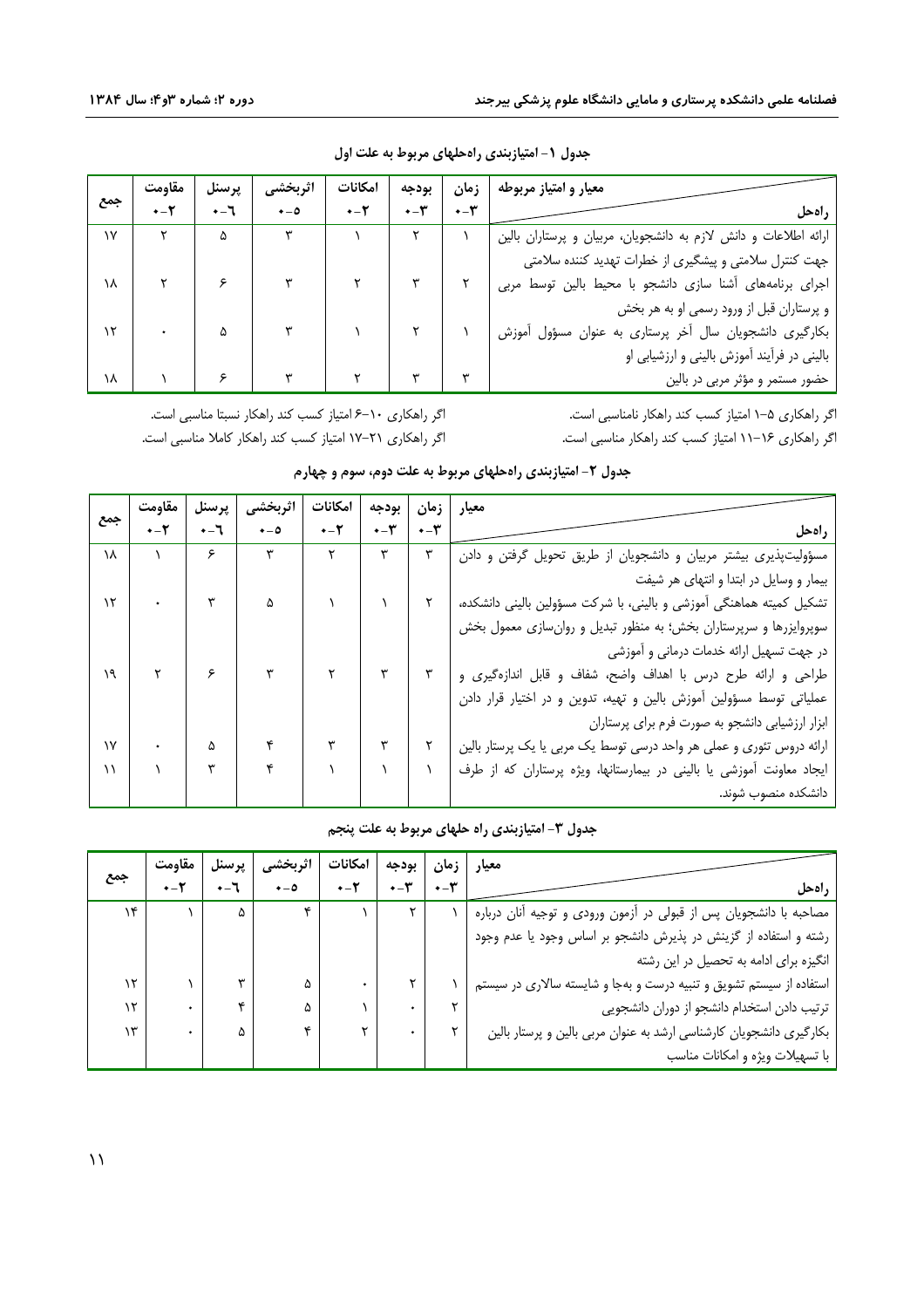#### يافتهها

در مجموع ۷۴ فرد (۶۱ دانشجو و ۱۳ مربی بالین) واجد شرایط مورد مطالعه قرار گرفتند. میانگین سنّی دانشجویان ۲۲/۶۰±۲/۰۴ بود. ۵۲ نفر (۸۵/۲٪) مؤنث و ۹ نفر (۱۴/۸٪) مذکر بودند. ۴۷ نفر (۷۷٪) مجرّد و ۱۴ نفر (۲۳٪) متأهل بودند. ۶۰ نفر (۹۸/۴٪) دانشجوی ترم ۷ یا ۸ در مقطع کارشناسی پرستاری بودند و ۱ نفر (۱/۶٪) دانشجوی کارشناسی ارشد بود.

چهار نفر از دانشجویان (۶۱۶٪) به طور قراردادی در بخشهای غیر از ویژه و ۱ نفر (۱/۶٪) به طور پیمانی در بخش ICU مشغول به کار بودند و ۵۶ نفر دیگر (۹۱/۸٪) فقط به تحصیل مشغول بودند. ۲۵ نفر از دانشجویان (۴۱٪) در منزل شخصی و ۳۶ نفر (۵۹٪) در خوابگاه ساکن بودند. ۱ نفر (۱/۶٪) در بخش ICU و ۱ نفر نیز در اورژانس و ۴ نفر (۶۱۶٪) در بخشهای غیر از ICU و CCU مشغول به كار بودند. ميانگين سابقه كار دانشجویان ۱/۴۲±۴/۵ سال بود و هیچگونه سابقه آموزشی نداشتند. تعداد مربیان ١٣ نفر با میانگین سنی ٣٣/٨۴±۵/٩١ سال بود؛ از بین ایشان ۶ نفر (۴۶/۲٪) مؤنث و ۷ نفر (۵۳/۸٪) مذکر بودند. ۳ نفر (۲۳/۱٪) مجرّد و ۱۰ نفر (۷۶/۹٪) متأهل بودند.۳ نفر (۲۳/۱٪) دانشجوی کارشناسی ارشد و ۱۰ نفر (٧۶/٩٪) مدرک کارشناسی ارشد داشتند؛ از بین این ١٣ مربی بالين، ۹ نفر (۶۹/۲٪) استخدام رسمي، ۳ نفر (۲۳/۱) به طور قراردادی و ۱ نفر (۷/۷٪) به عنوان عضو هیأت علمی در دانشکده پرستاری و مامایی دانشگاه علوم پزشکی تهران مشغول به خدمت بودند؛ میانگین سابقه کار بالینی آنها ۸/۳۸±۵/۰۴ سال بود. از علل اصلی در ایجاد شکاف بین آموزش و بالین از نظر دانشجویان به ترتیب شامل: تعارض و انتظارات متناقض مربیان پرستاری و پرستاران بالین از آموزش نظری دانشجویان (۹۰/۲٪)، وجود عوامل تنش زا در محیط بالین (٨۶/٩٪)، تفاوت زبان و فضای حاكم بر محيط آموزشي و محيط بالين (٨۶/٩٪)، پيروى از مقررات معمول بخش و عادات نادرست حاکم بر محیط بالین (٨٥/٢٪).، مهارت ناكافى مربيان در بخشهاى ويژه و در امر ارزشیابی دانشجویان (۸۲٪) و به کارگیری روشهای آموزشی نامناسب در بالین و کلاس درس (٧٧٪) بود.

علل مطرح شده از نظر مربیان بالین شامل: پیروی از مقررات معمول بخش و عادات نادرست حاکم بر محیط بالین

(۱۰۰٪)، وجود عوامل تنشiا در محيط بالين (٩٢/٣٪)، تفاوت زبان و فضای حاکم بر محیط آموزشی و محیط بالین (۹۲/۳٪)، نداشتن انگیزه برای انجام کار در دانشجویان، مربیان و پرستاران بخش ويژه (٨٤/٧٪)، تعارض و انتظارات متناقض مربيان پرستاری و پرستاران بالین از آموزش نظری دانشجویان (۶۹/۳٪)، تنوع و پراکندگی بیش از حدّ کارآموزی، در بخشهای ویژه از نظر تعداد واحد و روزهای آن (۶۱/۳٪) و نارسایی در کمیت و کیفیت (میزان و محتوی دروس) (۵۳/۹٪) بود. همه (۱۰۰٪) مربیان و دانشجویان وجود شکاف بین آموزش و بالین را تایید کردند.

دانشجویان علت دیگری را غیر از علل پرسشنامه، بیان نکردند. ۷ نفر از مربیان (۵۳/۹٪) عدم وجود وحدت و انسجام در رفع شكاف را علت اصلى شكاف دانستند و ۶ نفر ايشان (۴۶/۲٪) علت اصلی را نداشتن نگرش مثبت پرستاران نسبت به هم ذکر كر دند.

## بحث و نتیجه گیری

با توجه به یافتهها و بررسیهای انجامشده، علل ایجاد شکاف بین آموزش و بالین در بخشهای ویژه از نظر دانشجویان و مربیان بالین بخشهای ویژه را میتوان این گونه فهرست کرد:

١- وجود عوامل تنشiا در محيط بالين (٨٨/١٤۶٪). هیچ کدام از تحقیقها چه داخلی وچه خارجی این علت را به عنوان یکی از علل شکاف میان آموزش و بالین، مطرح نکردند.

٢- تفاوت زبان و فضاى حاكم بر محيط آموزشي و محيط بالین (۸۵٪). در تحقیقی که در دانشگاه شفیلد انگلستان (۲۰۰۵) با عنوان  $\,$ بررسی تأثیر آموزش و یادگیری مهارتهای بالینی در از بین بردن شکاف میان تئوری و بالین ٌ صورت گرفت، نتایج زیر گزارش شد: دانشجویان بر تواناییهای بی شماری که کسب کرده بودند، تکیه کردند و ویژگیهای منحصر به فرد رشته پرستاری را دریافتند و از طرفی دیگر میزان تأثیر محیط بر یادگیری بالینی مشخص شد که هرچه تشابه محیط یادگیری به محیط بالینی بیشتر باشد، یادگیری بالینی عمقیتر و کاربردیتر خواهد بود. در آخر هر چه تجربه دانشجویان در محیط آموزشی نسبت به محیط بالینی همسانتر باشد. فاصله بین آموزش و بالین نیز کمتر میشود و فرایند آموزش- بالین به طور مستمر و مداوم ایجاد خواهد شد (۴). نتایج تحقیق انجام شده در دانشگاه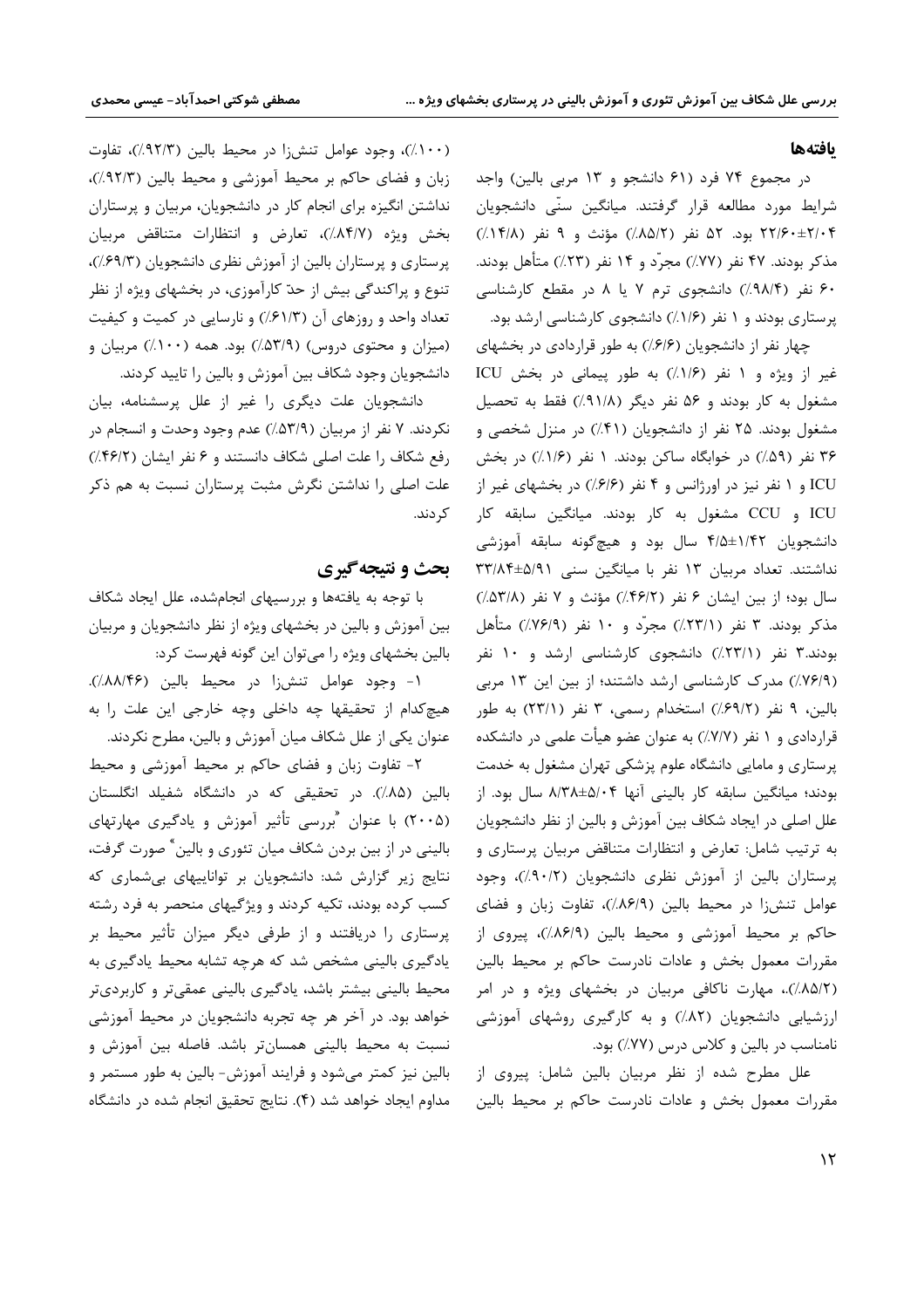بوستون آمريكا با عنوان  $\,$ "بررسي تأثير تجربيات دانشجويان پرستاری در پیشرفت دانش و یادگیری بالینی آنها<sup>»</sup> نشان داد که فاصله زیادی میان یادگیری دانشجویان و میان آنچه که در بخش انجام میدهند، وجود دارد و دانشجویان اظهار کردند که محیط بالینی که آنها تجربه کردهاند، به هیچ عنوان در راستای افزایش پایه علمی آنها نبوده است؛ علاوه بر این، پس از شنیدن و ثبت کردن نظرات بیماران و خواستههای آنها وجود این فاصله و شکاف محرزتر و عمیقتر به نظر رسید؛ در نهایت این تحقیق پیشنهادکننده این بود که باید فرهنگ سیستم بهداشتی دچار تغيير و تحول شود (۵).

در تحقیق انجام شده در دانشگاه لندن با عنوان <sup>م</sup>بررسی تأثیر آموزش بر اساس بالین بر روی کاهش فاصله میان آموزش و بالين ٌ بر روى سه گروه، ١۴/٣٪ از گروه اول، ١٧٪ از گروه دوم و ۱۶/۱٪ از گروه سوم اظهار کردند که این روش آموزش باعث میشود که بالین و آموزش با یکدیگر، همخوان و همسو شوند  $(\mathbf{r})$ 

در مطالعه خلیلزاده و همکاران به عنوان  $\widetilde{\zeta}_{\rm r}$ رسی چالشهای آموزش بالینی در پرستاری ٌ بر اساس نظرات دانشجویان، بین مهارتهای ارتباطی، حرفهای و بین فردی و در کل تمامی مهارتها، قبل و بعد از ناظر بالینی اختلاف معنیداری گزارش شد؛ این محققین معتقدند که وجود یک دوره بالینی بر اساس مدل نظارت بالینی، می تواند در مهار تهای مذکور بسیار مؤثر باشد (۶).

به عقیده Smith و Newton چهار عامل زیر سبب می شود که دانشجویان محیط بالینی را محیط یادگیری محسوب کنند:

١- شركت در اقدامات باليني، ٢- حمايت از طرف مربي، ٣- افزايش كيفيت و عملكرد باليني و ۴- خود محور بودن دانشجو با رهبريت ايشان (۴).

Viejo و Boras در تحقیق خود در سوئد با عنوان "تأثیر بکارگیری روش دراماتیک (نمایشنامهای) در کاهش فاصله بین آموزش و بالین ٌ اعلام کردند که آموزش در این مبنا، زنده و پرجنب و جوش است و نسبت به آموزش سنتی و معمول، می تواند توانایی بیشتری جهت روبه رو شدن با بیمار و زندگی اش به فرد بدهد و از طرفی دیگر دانشجویان اظهار داشتند که همسو کردن علم و عمل در بالین، در این روش میسر و قابل اجراست و حتی مربیان نیز این مدل را مؤثرتر و مفیدتر عنوان کردند (۷).

در تحقیق انجام شده در دانشگاه وسترن استرالیا با عنوان "بررسی عوامل مؤثر بر انتقال دانش نظری پرستاران به شکل مراقبت جامع پرستاری در بالین ٌ مشخص شد که دو عامل زیر بر روی انتقال تئوری به بالین مؤثرند:

۱- پرستاری که در آن استفاده از این موارد بالینی مشخص شده.

۲- مدلهایی که نقش پرستاران بالین را به طور واضح نشان دهند.

توصيههاي اين تحقيق عبارتند از :

۱- مواردی که در کلاس مطرح میشود، براساس کاربرد آنها در بالین یاشد و مفهوم غنی و کاربردی داشته باشد.

۲- فرصتی جهت کار، هم برای هیأت علمی و هم برای پرستاران بالین، در دانشگاه وجود داشته باشد، تا بر اساس کار در بالين، فرصت به دانشجو جهت ابراز وجود بدهند (كه اين اولين قدم در کم کردن فاصله بین آموزش و بالین است).

۳- پرستاران بالین، باید مدلهای نقشی بارز و واضحی برای دانشجويان معرفي كنند.

۴- پرستاران بالین باید بر اساس مراقبت جامع و اصولی نگرش و ذهن خود را پرورش دهند تا هماهنگ با خواسته دانشگاه باشند.

۵- زمانی که همکاری بین خدمات پرستاری وآموزش پرستاری درست و صحیح باشد و از عادات نامناسب محیط بالین کاسته شود، فاصله بین تئوری و بالین کم میشود و انطباق این دو بر هم حاصل میشود (۸).

نتايج تحقيق انجام شده در دانشگاه Burnswick كانادا با کاهش فاصله آموزش و بالین ٌ نشان داد که طی کردن مراحل فرآیند پرستاری به دور از تعصب بر روی روتین بخش و آموزش مفاهیم به همراه تجربه بالینی و مطالعه موردی، سبب کاهش فاصله بین عمل و آموزش در پرستاری می شود و در نتیجه آمادگی دانشجویان جهت بالین جهت تفکر انتقادی و مهارتهای حل مسأله نسبت به اعمال و عادات نادرست باليني، افزايش می یابد و دانشجویان قادر خواهند بود به راحتی در بالین تصمیم گیری صحیح و درست را در اسرع وقت انجام دهند (۹). در مطالعه منوچهری نظرات دانشجویان سال آخر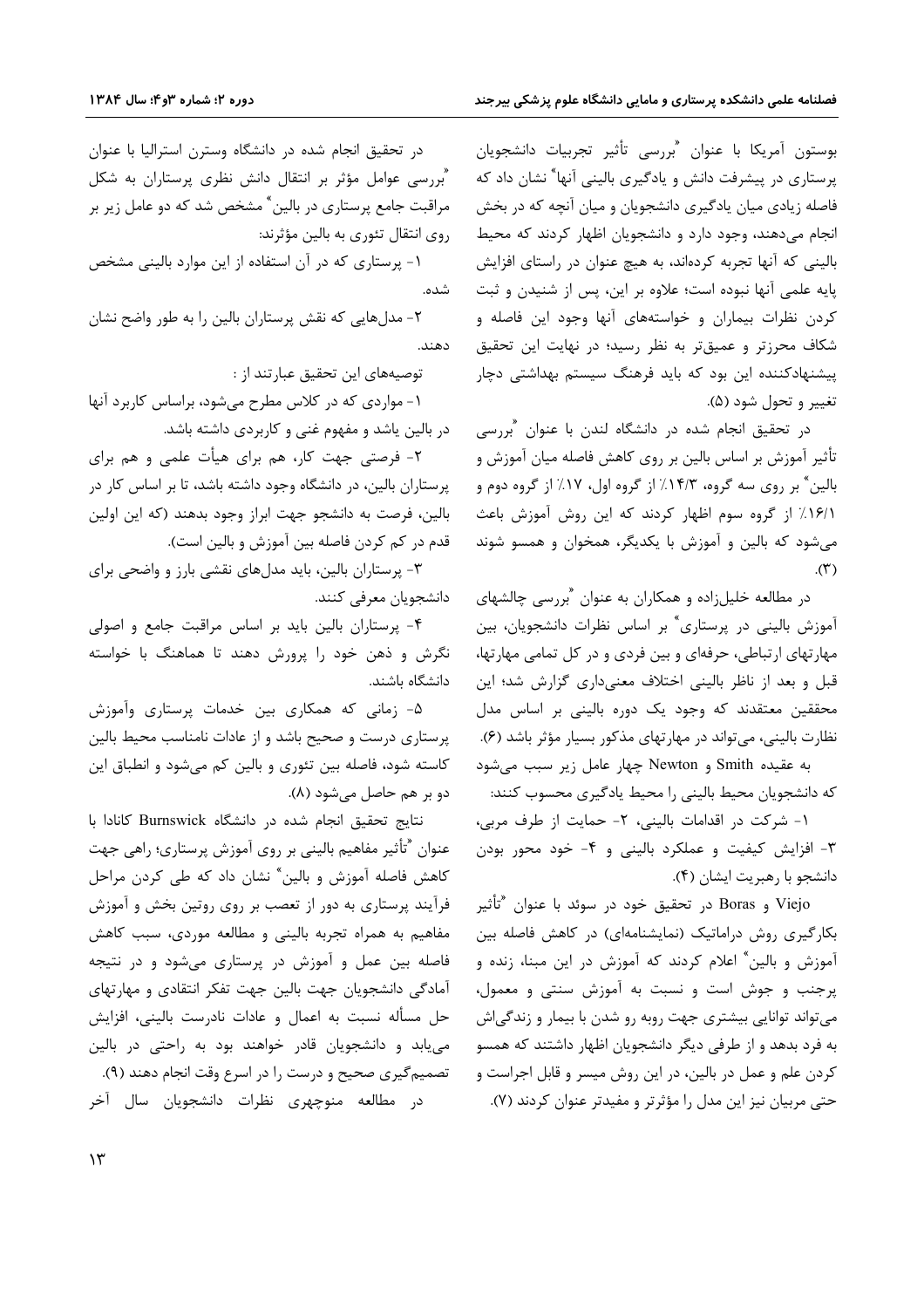دانشکدههای پرستاری استان تهران در مورد میزان تطابق محتواي دروس نظري واحد پرستاري ويژه با كارآموزيهاي باليني مربوطه، مورد سنجش قرار گرفت و ۸۱/۵٪ از دانشجویان میزان تطابق را نسبی میدانستند. (میزان تطابق محتوی دروس نظری واحد پرستاری ویژه با کارآموزیهای بالینی مربوطه، بین ۴۰٪ تا ۷۰٪ است.) بعلاوه در هر یک از سه بخش CCU ،ICU و دیالیز، نتایج مشابهی به دست آمده است (١٠).

در تحقیقی دیگر در آمریکا با عنوان "تأثیر نقش معلم به عنوان مربی در تجربه و یادگیری بالینی دانشجویان پرستاری در بخش ارتوپدی ٌ مشخص شد که تجربه بالینی، میزان آموزش و فعالیتهای یادگیری فرد را نشان میدهد و هنگام مراقبت از بیمار آشکار میشود و هرچه یادگیری واضحتر و پربارتر باشد، مراقبت از بیمار در بالین بهتر و مفید تر خواهد بود؛ درنتیجه فاصله بین تئوری و بالین کاهش می یابد (١١).

بر اساس نتایج تحقیقی دیگر در دانشگاه انگلستان با عنوان "نقش پرستار در آموزش بالینی چیست؟"، چیزی که امروز دانشجویان پرستاری نیاز دارند در بالین به کار ببندند، همان مواردی است که معلمین و مربیان پرستاری باید بیشتر بر آن تسلط داشته باشند. آموزش اخلاقی، مدیریتی آسان است اما چگونگی به کار بستن آنها در بالین جهت راحتی بیمار، بسیار مشکل و سخت است؛ بخصوص این که در بالین، صحبت از حیات بیمار است. در نتیجه مربیان و معلمین پرستاری خود باید بيشتر با محيط باليني آشنا باشند تا بتوانند حيطه عمل حرفه پرستاری را به قبضه خویش درآورند و در این راستا ما نیاز داریم که به پرستاران بالین و دانشجویان پرستاری نشان دهیم که همه ما به سمت یک هدف یا یک عمل مشخص حرکت می کنیم اما مهارتهای ما متفاوت است (١٢).

به عقیده برخی محققان شکاف بین آموزش و بالین نشان دهنده جدایی دو شخص است که یکی در کلاس تدریس می کند و دیگری در بالین کار می کند (۱۱).

از دیگر یافتههای این مطالعه نداشتن انگیزه برای انجام کار در دانشجویان، مربیان و پرستاران بخش ویژه (۷۵/۴٪) بود؛ این عامل نیز در هیچ مطالعه ای تأیید یا رد نشده است.

با این وجود هنوز فاصله میان آموزش تئوری و بالینی گریبان گیر رشته پرستاری است و وجود آن در سطح مطلوب نه

تنها باعث محدوديت و مشكل نشده بلكه باعث تحرك و انگيزه میشود ولی در حال حاضر این فاصله زیاد است که این مطالعه آن را تایید و علاوه بر آن عمق این شکاف را نیز تبیین می کند.

با توجه به این امر و در نظر گرفتن محدودیتها و همچنین امتیازاتی که راهکارهای پیشنهادی کسب کردهاند، میتوان راهکار زیر را به عنوان راهکار برتر پیشنهاد کرد:

طراحی و ارائه دروس با اهداف واضح، شفاف و قابل اندازهگیری و عملیاتی توسط مسؤولین آموزش بالین (امور بالینی دانشکدهها و مربیان بالین) تدوین و در اختیار قرار دادن ابزار ارزشیابی دانشجو به صورت فرم برای پرستاران، با اتخاذ این راهحل، راهحلهای دیگر نیز تحتالشعاع قرار میگیرد. در این راهکار، ابتدا باید اهداف درس را به صورت واضح، شفاف، قابل اندازهگیری و عملیاتی طراحی و ارائه کرد که دستیابی به اهداف و درس مربوطه، توسط مسؤولین آموزش تئوری در کلاس و توسط مسؤولین آموزش بالینی در بالین، به طور همخوان و هماهنگ پیگیری شود؛ .سپس برای کار در بالین، ابتدا می توان برنامههای آشناسازی دانشجویان با محیط بالین توسط مربیان بالین و پرستاران بخشهای ویژه، قبل از ورود به ICU و CCU، اتخاذ و اجرا شود. جهت ارزشیابی صحیح و هماهنگ از دانشجو، بهتر است یک ابزار ارزشیابی که بر اساس استانداردهای آموزش، تهیه و تدوین گردیده است، در اختیار پرستاران بخشهای ویژه نیز قرار گیرد تا هم دستاندرکاران بالین نسبت به وظایف دانشجو در بخش توجیه شوند و هم منبع مهمی در ارزیابی دانشجو از کار بالین در اختیار باشد؛ از طرفی دیگر با این کار شرح وظایف دانشجو و تعریف آن برای همکاران بالین توسط سرپرستاران و سوپروایزران آموزشی، سهل و آسان میشود. با به کارگیری این راه حل و تمامی جوانب آن، تنش دستاندرکاران بالین در بخشهای ویژه که ناشی از ناآشنایی با محیط و وظایف محوله از سوی مربیان برای دانشجویان، عدم برخورد و ارتباط نامناسب پرسنل بالین با دانشجو، تعارض پرستاران بالین با مربیان بالین در اهداف و نوع ارزشیابی دانشجو و غیره است، حدّی کاهش می یابد که خود نقطه عطفی برای کاهش فاصله میان آموزش و بالین در بخشهای ویژه است؛ زیرا تنش و اضطراب پرسنل بالینی، مربیان بالین و دانشجویان مربوطه، در این بخش به دلایلی که قبلاً ذکر شد، شدیدتر است و در اولویت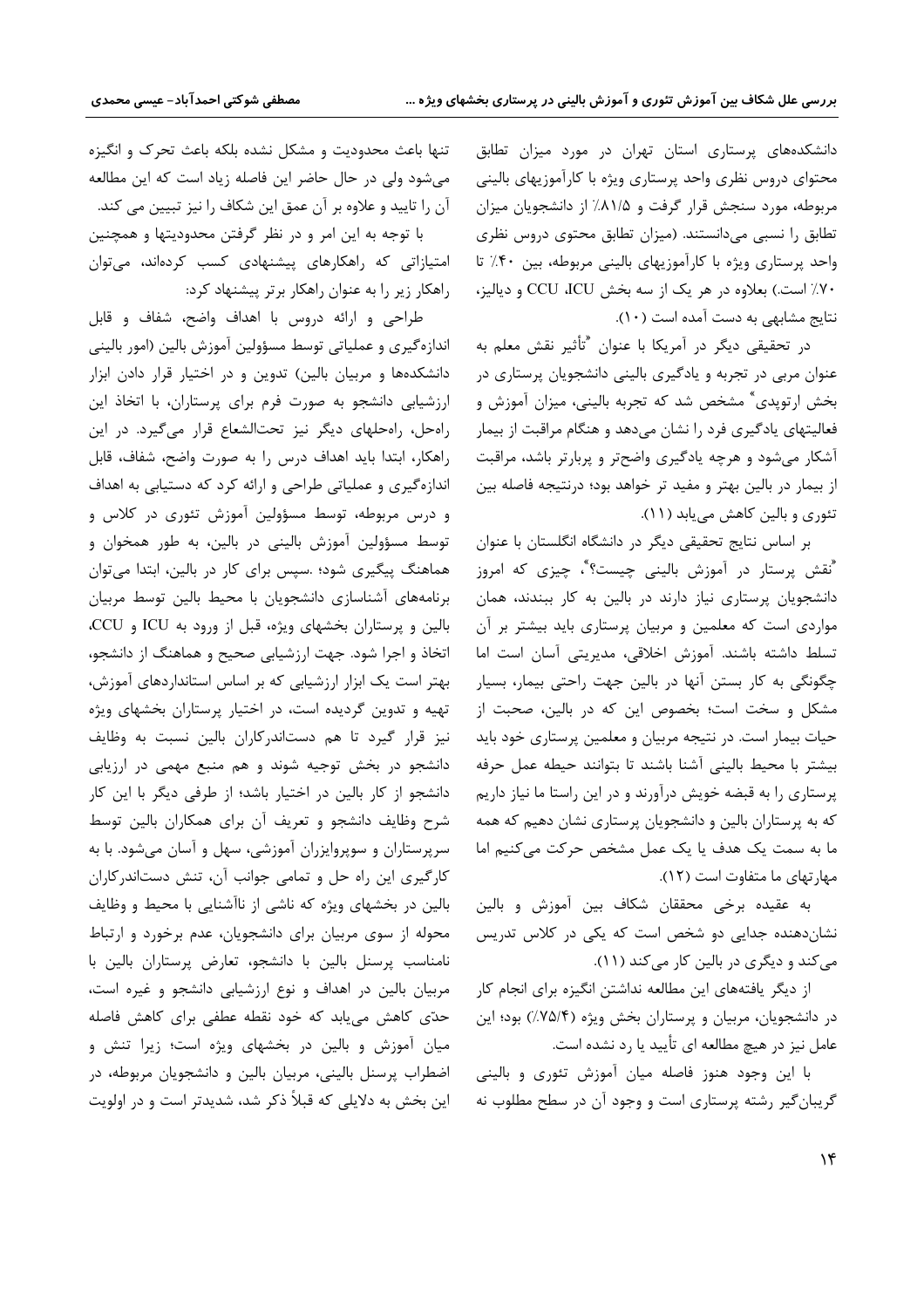دیگر کسانی که در ایجاد این تنش دخیل هستند، همچون پرستاران بالین و یا مربیان بالین نیز، نسبت به وظایف دانشجو در بخش آگاهی یافته و با داشتن برنامه درست و ابزار ارزشیابی استاندارد، انتظار بهجا و منطقی از دانشجو و آموزش او دارند که خود سبب اجرای تئوری در عمل با کاهش تنش میشود. با اتخاذ این راهکار می توان بیشتر اهداف مربوطه و راهکارهای مناسب و كاملاً مناسب , اتحتالشعاع قرار داد. امید است که در آیندهای نه چندان دور این راهکار به عنوان یک قانون و هنجار در جامعه پرستاری مطرح باشد.

اول در ایجاد شکاف میان آموزش تئوری و آموزش بالینی در بخشهای ویژه قرار گرفته است. انسان قبل از وارد شدن به هر محیطی و قبل از انجام دادن هر کاری، نسبت به نحوه آشنایی، ادامه و نتیجه آن، ابهام و استرس دارد که هرچه میزان ناآشنایی با محیط جدید یا کار مربوطه بیشتر باشد، این تنش و اضطراب از شدّت بیشتری برخوردار است؛ در همین راستا روانشناسان معتقدند که ترس از ناشناختهها، بدترین و علیلکنندهترین نوع ترسها مي باشند؛ حال اگر دانشجو با هدف و مسير آموزش بالين آشنا شود و تمامی جوانب کار را بداند، بهتر می تواند به تنشی که در او ایجاد می شود، غلبه کند و دست به عمل بزند؛ از سوی

منابع:

1- Hoozer V. The teaching process, theory and practice in nursing. Appleton-Century Crofts; USA: 1987.

2- Salvoni M. Joint appointment: another dimension to building bridges. Nurse Education Today. 2001; 21: 65-70.

3- Corlett JO. The perceptions of nurse teachers, student nurses and preceptors of the theory-practice gap in nurse education. Nurse Education Today. 2000; 20: 499-505.

4- Hilton A, Lope P, Polland L. Enhancing the effectiveness of the teaching and learning of core clinical skills. Nurse Education Practice. 2005: 5: 289-95

5- Kyrkjebo M, Ingride H. What we know and what they do: nursing students experiences of improvement knowledge in clinical practice. Nurse Education Today. 2005; 25: 167-75.

۶– خلیل:اده خ، صالحی، حسن:اده. تأثیرات برنامه نظارت بالینی بر میزان بکارگیری مهارتهای دانشجویان در پیالین. مجلبه آمـوزش پزشـکی. ۱۳۸۱: شـماره ۳:  $F1 - F5$ 

7- Margaretha E, Margaret L, Karin D. Reflective learning with drama in nursing education, a Swedish attempt to overcome the theory praxis gap. Nurse Education Today. 2004; 24: 622-28.

8- Henderson S. Factors impacting on nurse's transference of theoretical knowledge of holistic care into clinical practice. Nurse Education Practice. 2002: 2: 244-50.

9- Hicks-Moore L. Clinical concept maps in nursing education: An effective way to link theory and practice. Nurse Education Practice. 2005; 5: 348-52.

۱۰– منوچهری ه. بررسی نظرات دانشجویان سال آخر دوره کارشناسی پرستاری دانشکدههای پرستاری استان تهران، در مورد میزان تطابق محتوی دروس نظری واحد پرستاری ویژه با کارآموزیهای بالینی مربوطه [پایان نامه کارشناسی|رشد آموزش پرستاری]، دانشگاه علوم پزشکی شهید بهشتی، دانشکده پرستاری و مامایی. تهران، ۱۳۷۰.

11- Qusey K. Bridging the theory-practice gap: The role of the lecture/practitioner in supporting pre-registration students gaining clinical experience in a orthopedic unit. J Orthopedic Nursing. 2000; 4: 115-20.

12- Holland K. Inter-professional education and practice: the role of the teacher/facilitator. Nurse education Practice. 2002; 2: 221-22.